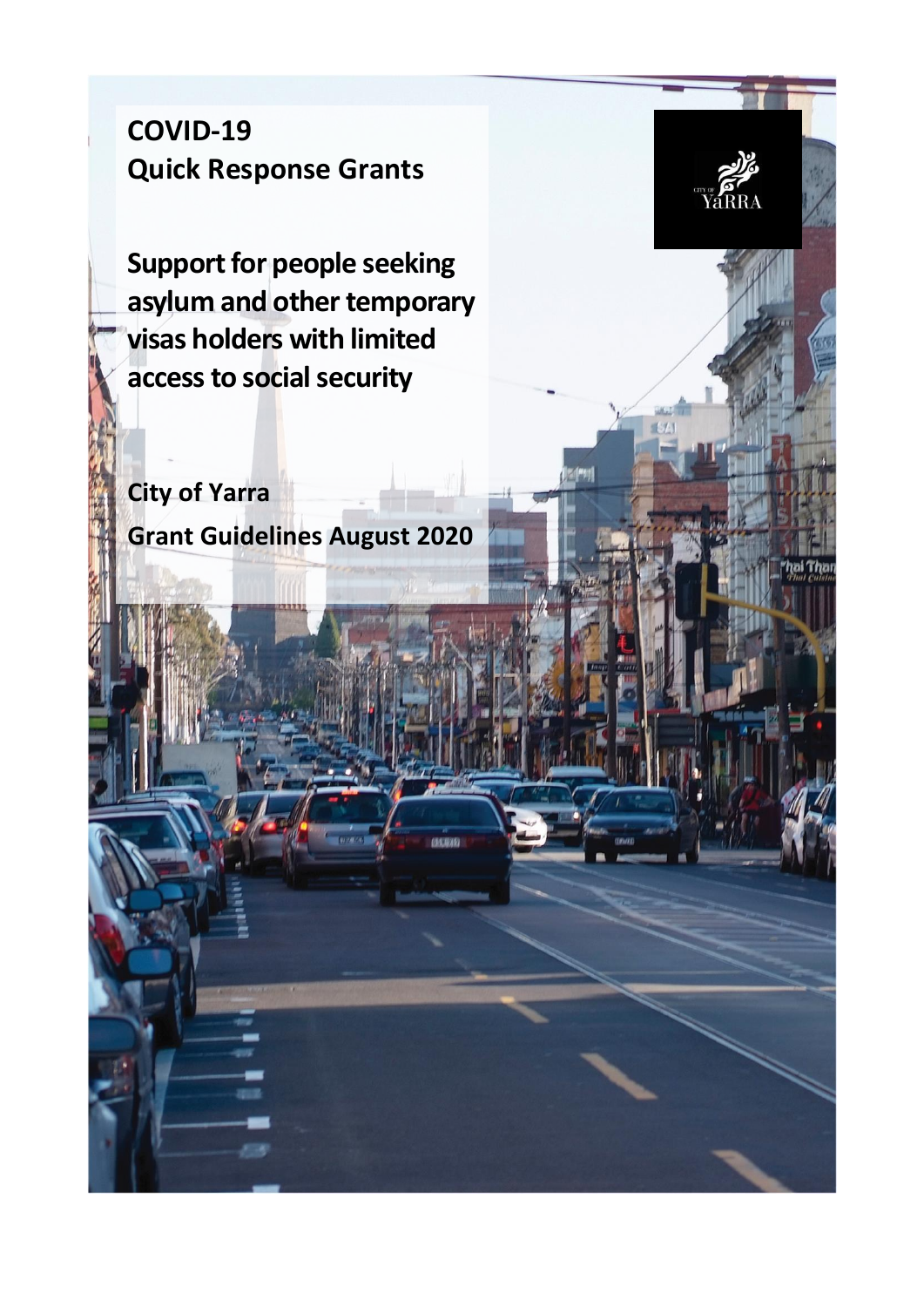## **City of Yarra COVID-19 Quick Response Grants Guidelines**

# **Support for people seeking asylum and other temporary visas holders with limited access to social security**

## **Background**

Yarra City Council has been an official Refugee Welcome Zone since 2002, recognising and welcoming those who have arrived on humanitarian visas, people seeking asylum and those who come from refugee backgrounds.

In response to the Covid-19 pandemic, Yarra City Council has announced a number of measures to help support vulnerable community members. People seeking asylum and other temporary visa holders have few rights and limited access to social security and are among the most in need of support during the current period.

Council is offering grant funding to not-for-profit community organisations operating in the City of Yarra to provide emergency relief to people seeking asylum and other eligible temporary visa holders who are experiencing financial hardship and who are based in or otherwise have a demonstrated connection to the City of Yarra.

Emergency relief is to help people meet their basic needs like clothing, food and groceries, medication, public transportation and meeting utility expenses. Emergency relief payments are not income support. They are limited and we know may not meet all needs that people will have.

The program pool is \$50,000 and is available to be distributed directly to eligible people in the form of direct material support (up to \$250 in value). As the maximum grant is equal to the total amount available, it is possible that just one grant will be awarded.

Several not-for-profit organisations working with eligible community members have been invited to apply for this grant.

## **Timelines**

Applications are now open and remain open until 11:59pm Sunday 16 August 2020. Applicants should expect to be notified of the outcome within two weeks. If you are successful, you will be sent a funding agreement. Once you have returned this, along with any other required paperwork such as a bank statement, we aim to have the grant paid within two weeks of receipt of the necessary documents.

Projects must be completed by 1 March 2021.

## **Assessment Criteria**

All applications will be assessed on the following criteria:

- Does the project have clearly defined aims?
- Does the applicant have the capacity to successfully complete the project?
- Is the budget for this project realistic, balanced and complete?

## **Eligibility Criteria**

Any proposed activities will be required to be undertaken within COVID-19 protocols as identified by Federal and State Government directives.

## **Eligible Applicants**

- Applicants must be based or be currently operating in the City of Yarra
- Applicants must have an active ABN\*.
	- o Not-for-profit community groups that meet all other eligibility criteria but do not have an ABN can have their applications auspiced by an eligible incorporated organisation or Neighbourhood House.